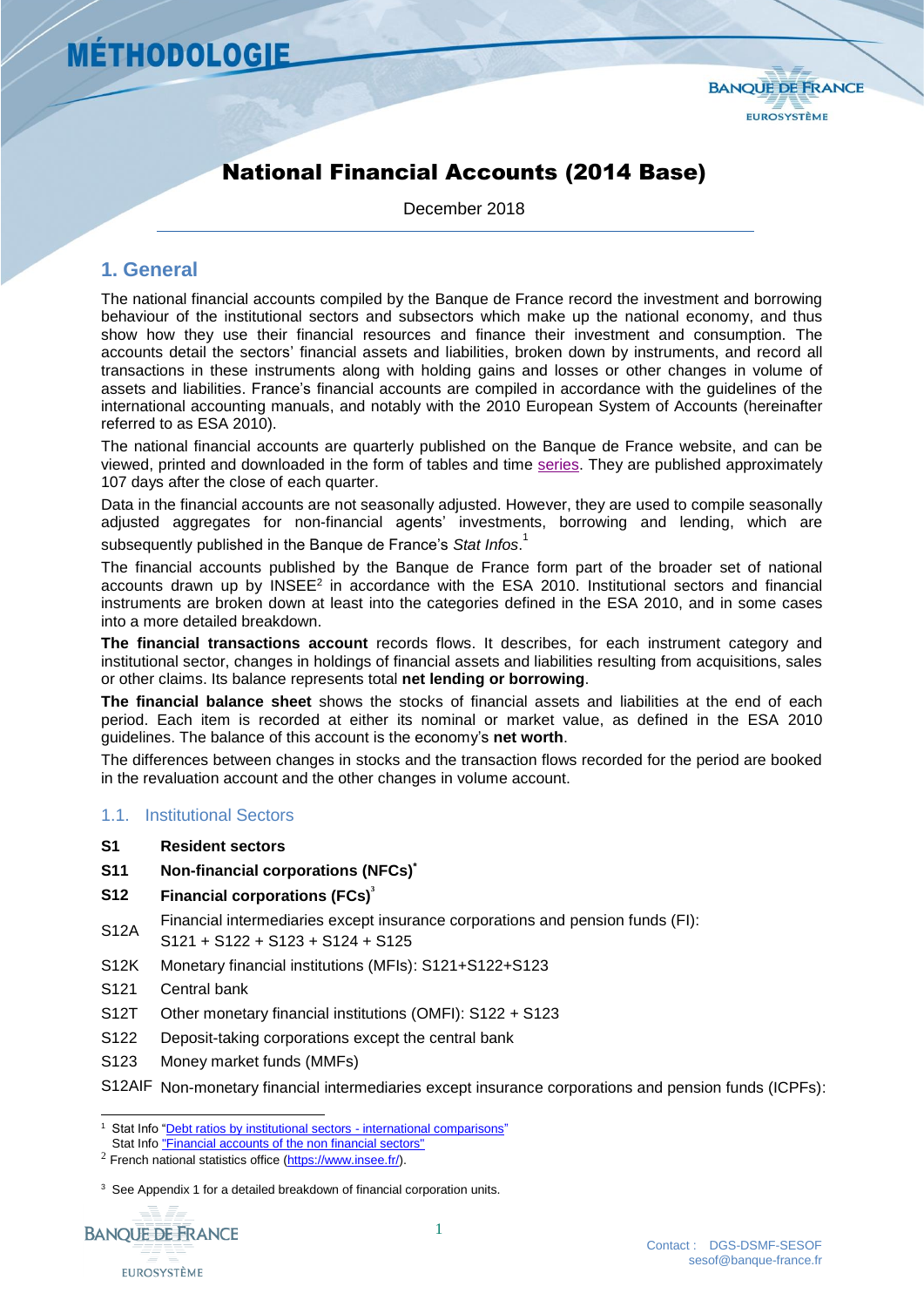S124 + S125

- S124 Non-MMF investment funds
- S125 Other financial intermediaries, except insurance corporations and pension funds
- S126 Financial auxiliaries
- S127 Captive financial institutions and money lenders
- S128 Insurance corporations (IC)
- S129 Pension funds (PF)
- S12O Other Financial Institutions, except non MMFs Investment Fund (S125+S126+S127)
- **S13 General government\***
- S1311 Central government (excluding social security funds)
- S13111 State government (excluding social security funds)
- S13112 Other central government bodies
- S1313 Local government (excluding social security funds)
- S1314 Social security funds
- **S14 Households (including own-account workers)**
- S14A Employers and own-account workers
- S14B Individuals
- **S15 Non-profit institutions serving households (NPISH)**
- **S1M Households and NPISH\*: S14 + S15**
- **S2 Rest of the world**

#### 1.2. Financial instruments (see Appendix 2 for details)

- F.1 Monetary gold and special drawing rights (SDRs)
- F.2 Currency and deposits
- F.3 Debt securities
- F.4 Loans
- F.5 Equity and investment fund shares or units
- F.6 Non-life insurance technical reserves
- F.7 Financial derivatives
- F.8 Other accounts receivable/payable

## **2. Sources used to compile the national financial accounts**

National financial accounts are mainly made of accounting sources, but data may also come from statistical surveys. Variables for which usable quarterly observations are not available are estimated. Data is transmitted to the Financial Accounts Division (SESOF), charged with compiling the financial accounts, by the Banque de France units or public or private bodies charged with collecting data from economic agents.

The Banque de France Monetary and Financial Statistics Directorate (DSMF) is responsible for collecting data from credit institutions, investment firms, investment funds, securitisation funds and insurance corporations. It notably receives detailed accounting data (balance sheets, income statements and appended tables) on credit institutions, investment firms and insurance corporations from the *Autorité de contrôle prudentiel et de résolution* (ACPR – Prudential Supervision and Resolution Authority).

l \* \* Non-financial corporations, general government, households and NPISH are classified as non-financial agents.

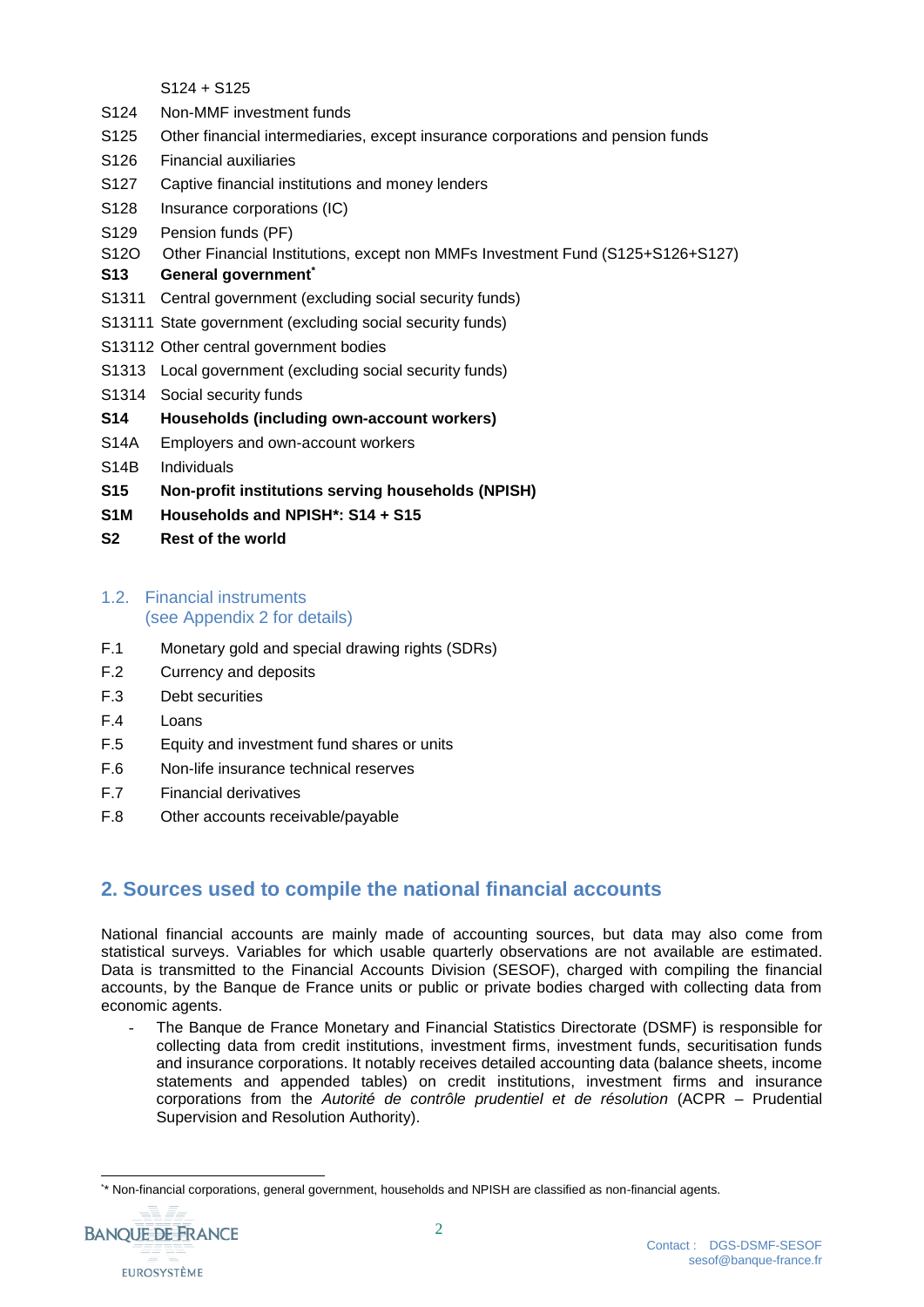- The Public Accounts Directorate (DGFiP) of the French Ministry of Finance supplies data on the general government sector.
- The Banque de France's Balance of Payments Directorate (DBdP) provides data on the rest of the world. The DBdP is also responsible for managing the securities databases<sup>4</sup>, and provides the DSMF with details of all securities issued and held by resident sectors.
- The Banque de France's Accounts Directorate provides details of all transactions carried out by the central bank itself.
- INSEE's Annual Business Statistics Programme (ESANE) provides a certain amount of data on non-financial corporations and financial auxiliaries.

As a general rule, no information is directly available for households, while data on financial corporations are often received late and are not sufficiently detailed. As a result, the financial accounts for these two sectors are chiefly estimated on the basis of information declared by other sectors.

## **3. Methodology for compiling the national financial accounts**

#### 3.1. General principles

The national financial accounts are compiled in two main stages: the first consists in the collection, estimation or calculation of quarterly data for all institutional sectors and financial transactions; and the second consists in the consistency balancing of these data.

The national financial accounts are constructed using the "building blocks" approach, i.e. by collecting detailed data from the main institutional sectors<sup>5</sup> on all transactions recognised by the ESA 2010 system. The data are then made consistent at this level of granularity (see point 4 below), by applying a calculation algorithm (constrained minimisation approach), which ensures that certain principles are respected (double-entry accounting, no negative stocks, etc.) while keeping at the same time data as close as possible to their original form.

Stocks and transaction flows are measured using the following formula:

 $Stock_t = Stock_{t-1} + Flows_t + Holding = gains\_losses_t + Other\_changes\_volume_t$ 

The majority of the data collected are stocks, i.e. outstanding amounts of assets and liabilities, obtained from company balance sheets. If there are no holding gains or losses in the data series (linked to exchange rate or market price fluctuations), the transaction flow is calculated as the difference between the stock at the beginning and the end of the accounting period, taking into account any other changes in volume.<sup>6</sup>

For instruments which show holding gains and losses, these are deducted from the change in stocks in order to obtain the transaction flow. The amount of the holding gains and losses is estimated either using detailed information on individual securities<sup>7</sup>, or on the basis of stock market indices (such as the SBF250, etc.).

If the transaction flow is directly observable, the holding gains and losses are calculated by deducting the transaction flow from the change in the stocks.

#### 3.2. Valuation rules

Transactions are recorded at their effective price on an accrual basis, i.e. at the time when the claim or obligation was actually created, cancelled or transformed, rather than at the time of payment. As in company accounting, therefore, interest accrued but not yet due is booked as income, to ensure consistency with the accounts for the real economy.

<sup>&</sup>lt;sup>7</sup> Based on ISIN codes.



l 4 Information on individual securities is obtained from securities custodians (Protide survey, which provides details on holdings) and from the AFT, Euronext and Bloomberg (notably data on securities issuance).

<sup>5</sup> Banque de France, credit institutions, investment funds, other financial institutions, insurance corporations, general government and the rest of the world.

<sup>&</sup>lt;sup>6</sup> Other changes in volume correspond to reclassifications, appearances and disappearance of entities.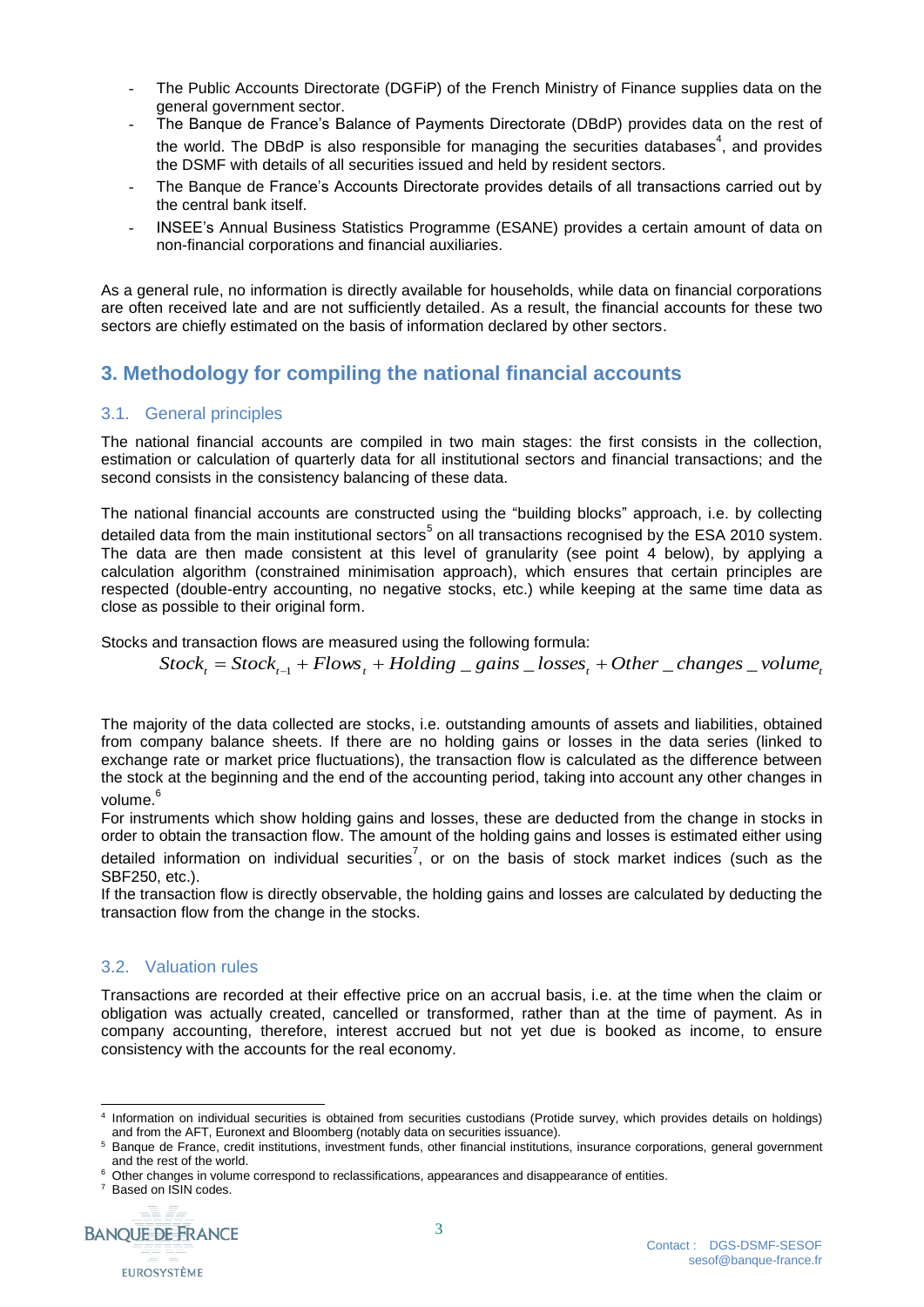Stocks of financial assets and liabilities are generally recorded at current prices and according to the double-entry principle – i.e. each amount is recorded twice, once as a resource (or liability) and once as a use (or asset).

Stocks of deposits and loans are recorded at their nominal value. If denominated in a foreign currency, they are converted into national currency at the exchange rate applicable on the date in question.

Listed securities (bonds, listed shares) and investment fund units are recorded at their market price, i.e. taking account of financial market variations.

Unlisted shares, for which prices are not usually observable, are valued by applying the price-to-book ratio for similar listed companies operating in the same sector, minus a standard 25% discount for illiquidity. Other equity holdings, notably shares in limited liability companies, are valued on the basis of the net book value of the issuing company.

#### 3.3. Treatment of missing data

Where quarterly series exist but are not available in time, or where only annual data are available, "endogenous" estimates are compiled (based solely on the information contained in the series). Out of a total of around 10,000 series used in the compilation of the financial accounts, approximately 95% are directly collected each quarter, while the remainder are estimated endogenously.

**Endogenous estimates** are obtained by applying autoregressive models to the information already contained in the time series. In practice, in the case of annual series, one or two annual points are estimated after the semi-definitive accounts for the series; for quarterly series, one or more missing quarters are estimated. Four types of autoregressive model are tested:

- **Simple exponential smoothing:** this estimation method consists in combining the most recent observation with the most recent forecast.
- **Double exponential smoothing:** the above principle is applied to the forecast series to take into account any trends.
- **Stepwise autoregressive method (or STEPAR method):** this combines a time-trend regression with an autoregressive model for departures from trend. It takes into account the autocorrelation of residuals.
- **SARIMA model:**<sup>8</sup> in simple terms, these models establish a relationship between the observed values and the forecast errors. By integrating series, trends and changes in level can be taken into account. The model also takes into account seasonal effects.

The autoregressive model yielding the smallest sum of squared errors is used. When annual series are estimated, they are converted into quarterly series by interpolation.

## **4. Accounting consistency and controls**

The financial accounts are compiled to the highest standards of quality and consistency.

First, the compilation process includes systematic checks on the quality of the source data. This capture exercise is intended to bring to light any data collection errors or outliers. This helps to eliminate any obvious errors, and to assess the magnitude of the revisions affecting the input data.

The production process for the financial accounts guarantees maximum internal and external consistency:

- **Internal consistency**: the various items are reconciled to ensure that changes in stocks are equal to the sum of transaction flows, nominal holding gains and losses and other changes in volume; for each data category, total assets and liabilities for each sector are balanced according to the principle of double-entry accounting $^\circ$  ; any negative stocks are corrected.
- **External consistency**: the presentation of the financial accounts is harmonised with that of other statistical publications from Banque de France or INSEE (monetary statistics for monetary financial institutions, statistics on non-monetary MMFs, statistics on insurance corporations, balance of payments statistics for the rest of the world and general government statistics).

Double entry is an accounting principle that stipulates that, for any given transaction, the sum of assets for all sectors should be equal to the sum of liabilities.



l Due to the high number of observations needed (minimum of 50), this model is only used to forecast the points of series that are already quarterly.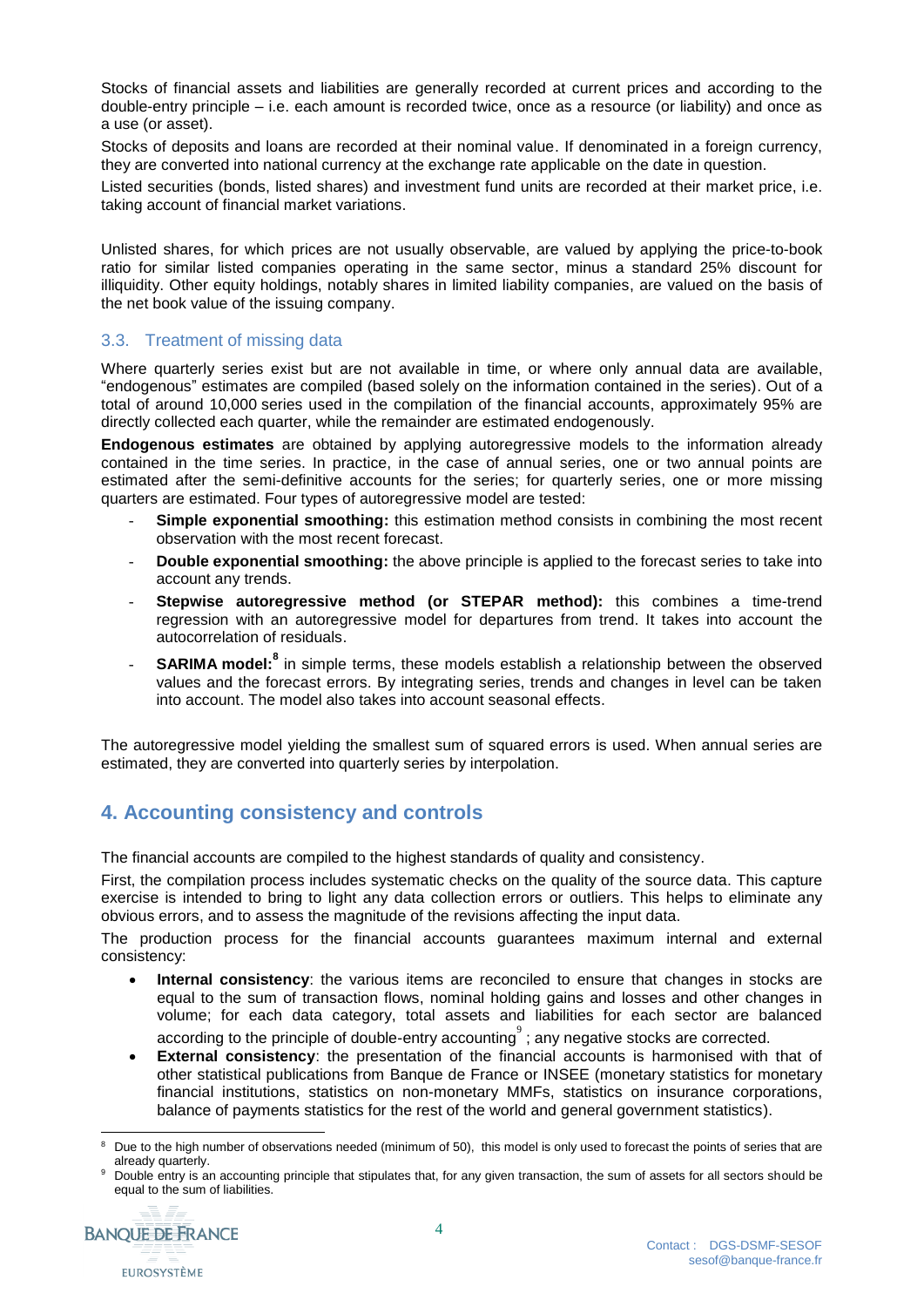The financial accounts are compiled separately from INSEE's national accounts. In theory, the sector balances in the financial accounts (assets and liabilities) are equal to the corresponding balances in the quarterly non-financial accounts produced by INSEE. In practice, as different information systems are used, these balances may differ significantly on a quarterly basis. Every effort is made to ensure the annual balances are as similar as possible.

## **5. Policy for revising the national financial accounts**

The financial accounts are compiled on a quarterly basis. Annual accounts are constructed using data from the quarterly accounts. Total annual transaction flows are equal to the sum of the four quarterly transaction amounts, and end-of-year stocks are equal to the stocks at the end of the fourth quarter of the quarterly accounts. Quarterly series are revised regularly, according to the same calendar as the INSEE economic accounts.

- The quarterly accounts for the second quarter of year N are published in October of that year. At the same time, revised accounts are released for the first quarter of year N and the four quarter of years N-1, N-2 and N-3. The revised data thus cover a period of 13 consecutive quarters. The revisions mainly reflect the incorporation of data from the *Annual Report on the French Balance of Payments and International Investment Position*, INSEE's Annual Business Register Statistics Programme (ESANE) for non-financial corporations, and the complete declarations submitted by insurance corporations. For years N-1, N-2 and N-3, the revised annual accounts are attributed the following status: provisional (N-1), semidefinitive (N-2) and definitive (N-3). The revisions may be significant.

- The quarterly financial accounts for the third quarter of year N are published in January of year N+1.

- The quarterly financial accounts for the fourth quarter of year N are published in April of year N+1, together with revised data for for the first three quarters of year N and for full years N-1 and N-2. The revisions therefore cover a period of 11 quarters, and mainly reflect the incorporation of data from the general government accounts which are used to calculate the Maastricht debt level. The accounts for year N are classified as provisional, those for N-1 become semi-definitive, and those for N-2 become definitive. The revisions are generally limited.

- The quarterly financial accounts for the first quarter of year N+1 are published in July of year N+1. No revisions are expected.

The national accounting system is updated almost every five years to incorporate new collections of data and changes in accounting methodology. All historical series are revised accordingly. Since October 2018, national financial accounts are produced with the 2014 benchmark revision<sup>10</sup> (with retropolation since 1995).

<sup>&</sup>lt;sup>10</sup> This benchmark is referred to as 2014 Base.



l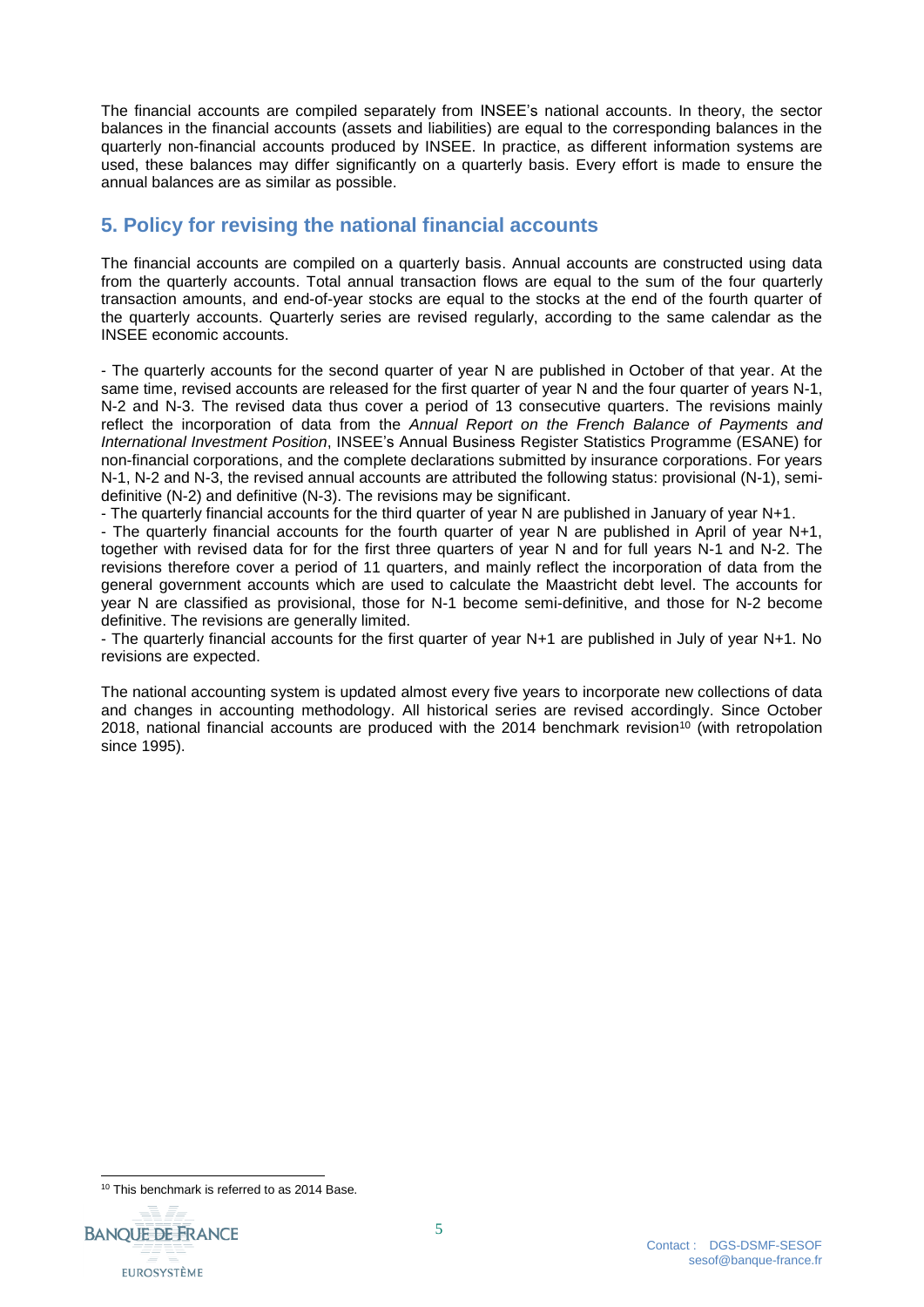### **Appendix 1: Financial corporations (S12)**

| FINANCIAL INTERMEDIARIES EXCEPT INSURANCE CORPORATIONS AND PENSION FUNDS (S12A)                    |                                                                                                                                                                                                                                                                                                                                                                                                                                                                                                                                                                     |                                                                                                                                                                                                                                                                                                                                                                                                                                                                                                                                                                                                                                                                                                                                                                                                                                           |                                                                                           |                                                                                                                                                                                                                                                                                                                                                                                                                                                     |                                                                                                                                                                                                                                                                                                                                                 |                                                                                                                                                                                                                                                 |                                                                                                                                                                                                                                                                                                                                                                                                                                                                                                                                                                          |                                                                                                                           |
|----------------------------------------------------------------------------------------------------|---------------------------------------------------------------------------------------------------------------------------------------------------------------------------------------------------------------------------------------------------------------------------------------------------------------------------------------------------------------------------------------------------------------------------------------------------------------------------------------------------------------------------------------------------------------------|-------------------------------------------------------------------------------------------------------------------------------------------------------------------------------------------------------------------------------------------------------------------------------------------------------------------------------------------------------------------------------------------------------------------------------------------------------------------------------------------------------------------------------------------------------------------------------------------------------------------------------------------------------------------------------------------------------------------------------------------------------------------------------------------------------------------------------------------|-------------------------------------------------------------------------------------------|-----------------------------------------------------------------------------------------------------------------------------------------------------------------------------------------------------------------------------------------------------------------------------------------------------------------------------------------------------------------------------------------------------------------------------------------------------|-------------------------------------------------------------------------------------------------------------------------------------------------------------------------------------------------------------------------------------------------------------------------------------------------------------------------------------------------|-------------------------------------------------------------------------------------------------------------------------------------------------------------------------------------------------------------------------------------------------|--------------------------------------------------------------------------------------------------------------------------------------------------------------------------------------------------------------------------------------------------------------------------------------------------------------------------------------------------------------------------------------------------------------------------------------------------------------------------------------------------------------------------------------------------------------------------|---------------------------------------------------------------------------------------------------------------------------|
| MONETARY FINANCIAL INSTITUTIONS (S12K)                                                             |                                                                                                                                                                                                                                                                                                                                                                                                                                                                                                                                                                     |                                                                                                                                                                                                                                                                                                                                                                                                                                                                                                                                                                                                                                                                                                                                                                                                                                           |                                                                                           |                                                                                                                                                                                                                                                                                                                                                                                                                                                     | <b>FINANCIAL</b>                                                                                                                                                                                                                                                                                                                                | <b>CAPTIVE</b>                                                                                                                                                                                                                                  | <b>INSURANCE</b>                                                                                                                                                                                                                                                                                                                                                                                                                                                                                                                                                         |                                                                                                                           |
| <b>CENTRAL</b>                                                                                     | OTHER MONETARY FINANCIAL INSTITUTIONS<br>(S12T)                                                                                                                                                                                                                                                                                                                                                                                                                                                                                                                     |                                                                                                                                                                                                                                                                                                                                                                                                                                                                                                                                                                                                                                                                                                                                                                                                                                           | NON-MONETARY FINANCIAL INTERMEDIARIES<br>(S12AIF)                                         |                                                                                                                                                                                                                                                                                                                                                                                                                                                     |                                                                                                                                                                                                                                                                                                                                                 | <b>AUXILIARIES</b>                                                                                                                                                                                                                              | <b>FINANCIAL</b><br><b>INSTITUTIONS</b>                                                                                                                                                                                                                                                                                                                                                                                                                                                                                                                                  | <b>CORPORATIONS</b>                                                                                                       |
| <b>BANK</b><br>S <sub>121</sub>                                                                    | <b>CREDIT AND SIMILAR INSTITUTIONS(*)</b><br><b>S122</b>                                                                                                                                                                                                                                                                                                                                                                                                                                                                                                            |                                                                                                                                                                                                                                                                                                                                                                                                                                                                                                                                                                                                                                                                                                                                                                                                                                           | <b>MONEY</b><br><b>MARKET FUNDS</b><br>S <sub>123</sub>                                   | <b>NON-MMF</b><br><b>INVESTMENT</b><br><b>FUNDS</b><br>S124                                                                                                                                                                                                                                                                                                                                                                                         | <b>OTHER FINANCIAL</b><br><b>INTERMEDIARIES</b><br>S <sub>125</sub>                                                                                                                                                                                                                                                                             | S126                                                                                                                                                                                                                                            | <b>S127</b>                                                                                                                                                                                                                                                                                                                                                                                                                                                                                                                                                              | S128                                                                                                                      |
| Banque de<br>France<br><b>IEDOM</b><br>(French<br>overseas<br>departments<br>note-issuing<br>bank) | <b>Commercial banks</b><br>of which:<br>. BNP Paribas<br>Crédit Agricole Investment and Corporate Bank<br>Crédit Foncier de France<br>. Crédit Industriel et Commercial (CIC)<br>. DEXIA Crédit Local<br>HSBC France<br>La Banque Postale<br>. LCL (Crédit Lyonnais)<br>. Natixis SA<br>Société Générale<br>Mutual or cooperative banks<br>BPCE network (Banques Populaires - Caisses<br>d'Épargne)<br>Crédit Agricole Mutuel network<br>Municipal credit institutions<br>Resident electronic money institutions<br>Specialised financial corporations<br>of which: | - Financial corporations governed<br>by specific legislation or regulations<br>. Financial institutions affiliated to mutual or<br>cooperative banks<br>. Mortgage banks<br>. Building societies<br>. Special status credit guarantee companies<br>. Sofergie<br>. Credit institutions in French overseas territories<br>. Telecoms financing companies<br>- Financial institutions engaged in<br>various activities<br><b>Financial leasing</b><br>. Equipment leasing<br>. Lease purchasing<br>. Property leasing<br>Other lending activities<br>. Consumer credit<br>. Remittances<br>. Mortgage financing<br>. Equipment financing<br>. Guaranteed financing companies<br>. Investment services companies<br>. Other activities (of which: French housing<br>loan refinancing institution (CRH), short-term<br>business lenders, etc) | Money market open-ended<br>investment funds (SICAV)<br>Money market mutual<br>funds (FCP) | General purpose non-MMF<br><b>SICAVs and FCPs</b><br>of which:<br>bond funds<br>formula funds<br>alternative funds of funds<br>diversified funds<br>Monaco funds<br>closed-ended investment funds<br>(SICAF)<br>Workplace investment plans<br>company savings schemes<br>(FCPE, SICAVAS)<br><b>Futures funds</b><br>Risk funds, including<br>innovation funds (FCPI) and local<br>investment funds (FIP)<br>Property investment<br>companies (SCPI) | Investment firms<br>- French inter-branch committee<br>for housing construction (ALS)<br>- Professional bodies for the<br>distribution of collective loans to<br>non-bank agents<br>Mutual guarantee firms<br><b>Securitisation vehicles</b><br>Funding entity for the<br>French economy (SFEF)<br>- Microcredit companies<br>Specific entities | Portfolio management<br>companies<br><b>Brokers</b><br>Carte Bleue Group<br>(French bankcar issuer)<br><b>G.I.E Carte Bancaire</b><br>(French bankcar issuer)<br>Bureaux de change<br><b>Financial companies</b><br><b>Payment institutions</b> | <b>Holding companies that hold</b><br>controlling levels of equity of a<br>group of subsidiaries and whose<br>principal activity is owning the<br>group without providing<br>any other service to the<br>businesses in which the equity is<br>held (they do not administer or<br>manage other units)<br>Qualifying criteria for this type of<br>legal entity<br>Output < EUR 1 million<br><b>AND</b><br>The entity owns more than 80% of<br><b>AND</b><br>The entity has between 0 and 3<br>employees<br><b>AND</b><br>The entity has a balance sheet<br>> EUR 1 million | Life insurers<br>Non-life insurers<br><b>Provident insurers</b><br><b>Mututal insurers</b><br>Reinsurers<br><b>COFACE</b> |
|                                                                                                    | Agence Française de Développement (AFD)<br>Regional development societies (SDR)<br>(including financial institutions in the French overseas<br>department)                                                                                                                                                                                                                                                                                                                                                                                                          | - Financing companies<br>- Caisse des Dépôts et Consignations (CDC)<br>- Factoring companies headquartered in<br>metropolitan France                                                                                                                                                                                                                                                                                                                                                                                                                                                                                                                                                                                                                                                                                                      |                                                                                           | Property investment funds<br>(OPCI)                                                                                                                                                                                                                                                                                                                                                                                                                 |                                                                                                                                                                                                                                                                                                                                                 |                                                                                                                                                                                                                                                 |                                                                                                                                                                                                                                                                                                                                                                                                                                                                                                                                                                          |                                                                                                                           |

NB: The European system of accounts (ESA 2010) breaks the financial corporations sector (S12) down into 9 subsectors: S121, S122, S123, S124, S125, S126, S127, 128 and 129; S129 (pension funds), which is not relevant in, i

(\*) Under ESA 2010 terminology, this category is entitled "Deposit-taking corporations except the central bank"

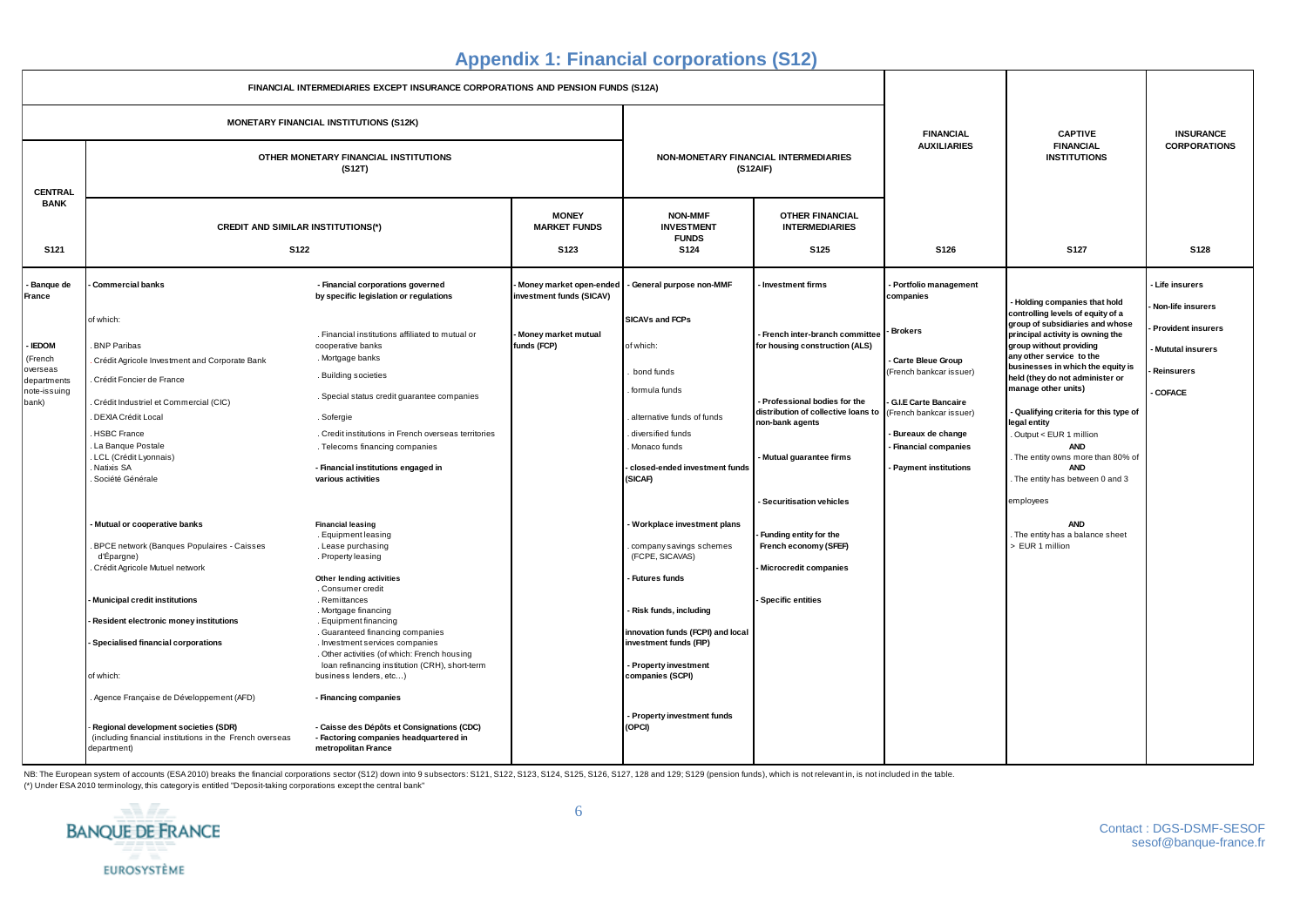### **Appendix 2: Classification of financial transactions under ESA 2010**

|                                                       | <b>Notes</b>                                                                                                                                                                                                                                                                                                                       |
|-------------------------------------------------------|------------------------------------------------------------------------------------------------------------------------------------------------------------------------------------------------------------------------------------------------------------------------------------------------------------------------------------|
| <b>F.1 MONETARY GOLD AND SDRs</b>                     |                                                                                                                                                                                                                                                                                                                                    |
| F.11 Monetary gold                                    | Transactions in monetary gold, i.e. gold held by monetary authorities as official reserves. Purchases of monetary gold are recorded as increases in the<br>financial assets of the country's monetary authorities.                                                                                                                 |
| F.12 SDRs                                             | SDRs are not regarded as a liability vis-à-vis the IMF as there is no actual obligation to repay them. SDR allocations are recorded under other changes in<br>volume; however, transactions giving rise to payments to or from the IMF or other holders are booked as flows for monetary authorities and the rest of the<br>world. |
| <b>F.2 CURRENCY AND DEPOSITS</b>                      | Transactions in currency and deposits, i.e. banknotes and coins and all kinds of deposit whether denominated in domestic or foreign currency.<br>As a general rule, all deposits are recorded as liabilities of financial institutions, of the rest of the world and of the general government.                                    |
| <b>F.21 Currency</b>                                  | Banknotes and coins in circulation which are commonly used as a means of payment. Does not include banknote stocks at central banks or<br>commemorative coins. <sup>11</sup>                                                                                                                                                       |
| <b>F.22 Transferable deposits</b>                     | Deposits (in domestic or foreign currency) which may be converted immediately into cash or which may be transferred by cheque, credit transfer, debit<br>entry or any other method without significant charges or major restrictions.                                                                                              |
| F.298 Interest accrued but not yet due on<br>deposits |                                                                                                                                                                                                                                                                                                                                    |

<sup>7</sup> l <sup>11</sup> Box 5.2.2 of the ESA 2010 states the following: "Currency issued by the Eurosystem includes notes and coins. Notes are issued by the Eurosystem; coins are issued by central governments in the euro area, although, by convention, they are treated as liabilities of the national central banks which as a counterpart hold a notional claim on general government. Euro banknotes and coins may be held by euro area residents or by non-residents euro area." Consequently, coins are no longer recorded as a general government liability, but as a central bank liability. However, this central bank liability represents a claim on the French Treasury which is recorded un deposits (item F296). The coins are still a net debt held by the Treasury but now appear under F296 instead of under F21.

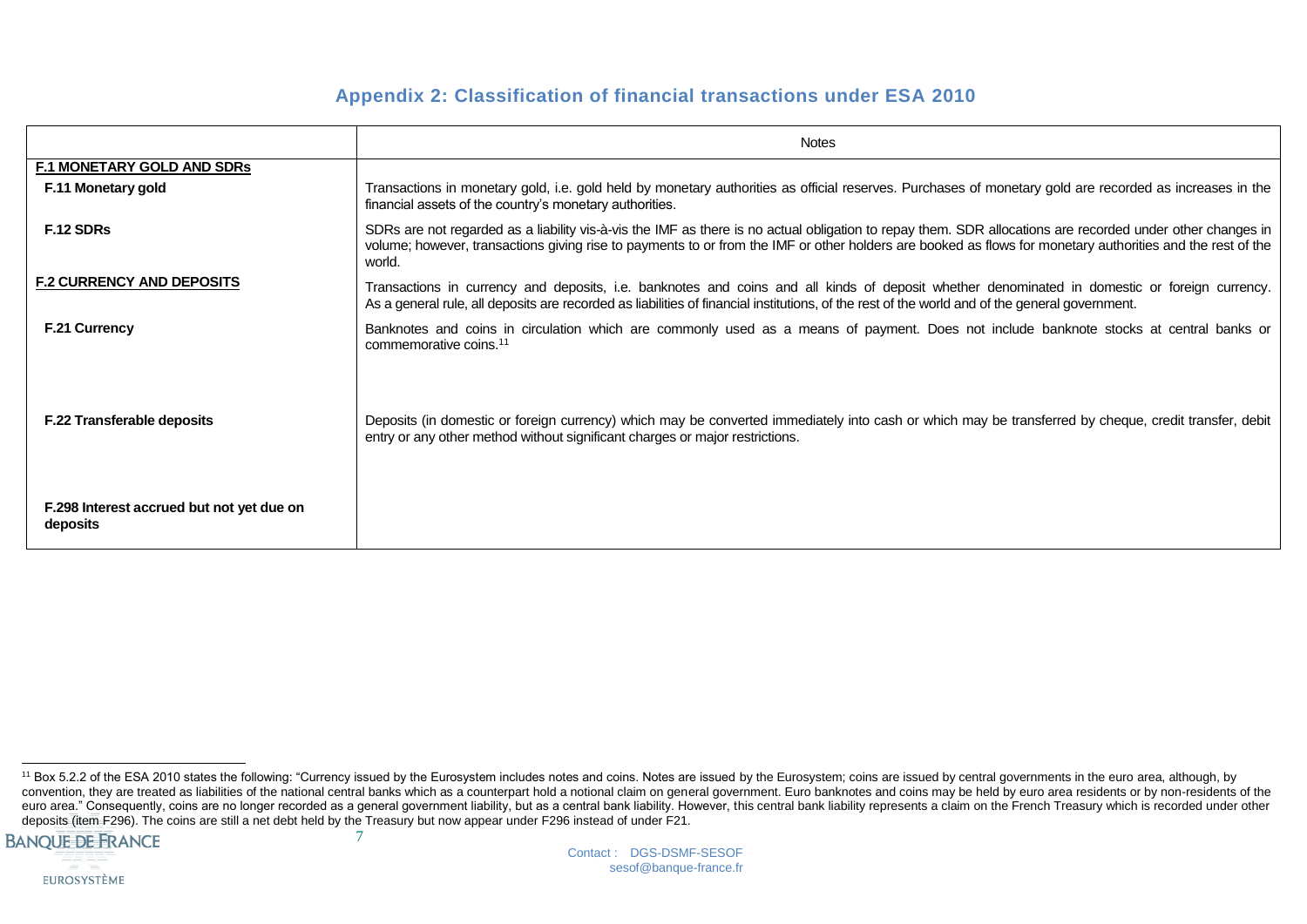|                                                | <b>Notes</b>                                                                                                                                                                                                                                                                                                                                                                                                                                                                          |
|------------------------------------------------|---------------------------------------------------------------------------------------------------------------------------------------------------------------------------------------------------------------------------------------------------------------------------------------------------------------------------------------------------------------------------------------------------------------------------------------------------------------------------------------|
| F.29 Other deposits                            | Transactions involving deposits that cannot automatically be used as means of payments and/or cannot be converted into cash, or transferable deposits<br>without significant charges or major restrictions.                                                                                                                                                                                                                                                                           |
| F.291 Investments withdrawable on demand       | Passbook accounts (Livret A, Livret bleu, or taxable passbook accounts), and other French regulated savings accounts such as the Livret jeune (junior<br>savings account), the Livret d'épargne populaire (personal savings account), the Livret de développement durable (sustainable development savings<br>account) and Compte d'épargne logement (housing savings account).                                                                                                       |
| F.292 Fixed-term investments                   | Time deposits which are not immediately available (savings accounts, unavailable factoring accounts, securities futures transactions), interest-bearing<br>notes and savings certificates.                                                                                                                                                                                                                                                                                            |
| F.293 Contractual savings                      | Deposits created under a savings contract or plan, notably the Plan d'épargne logement (PEL - housing savings plan), business savings plans, the Plan<br>d'épargne populaire (PEP - personal savings plan) and funds due to be employed under personal equity plans.                                                                                                                                                                                                                  |
| F.295 Funding between financial intermediaries | Includes in particular short-term repos between financial intermediaries (see 1.1, institutional sector S12A). By contrast, pension operations recorded on<br>the liability side of non-financial agents (notably the French Treasury) or insurance companies are classified under loans (F4), no matter their institutional<br>counterpart sector (FI or not); those recorded on the asset side of non-financial agents or insurance companies are classified under deposits (F292). |
| F.296 Financial correspondents' accounts       |                                                                                                                                                                                                                                                                                                                                                                                                                                                                                       |
| F.297 Deposits with international institutions | Claims on and liabilities to the IMF that are not evidenced as loans.                                                                                                                                                                                                                                                                                                                                                                                                                 |
| F.299 Deposits and various guarantees          | Repayable guarantee deposits relating to financial derivatives which are liabilities of financial intermediaries, and other guarantee deposits which are<br>liabilities of financial intermediaries.                                                                                                                                                                                                                                                                                  |

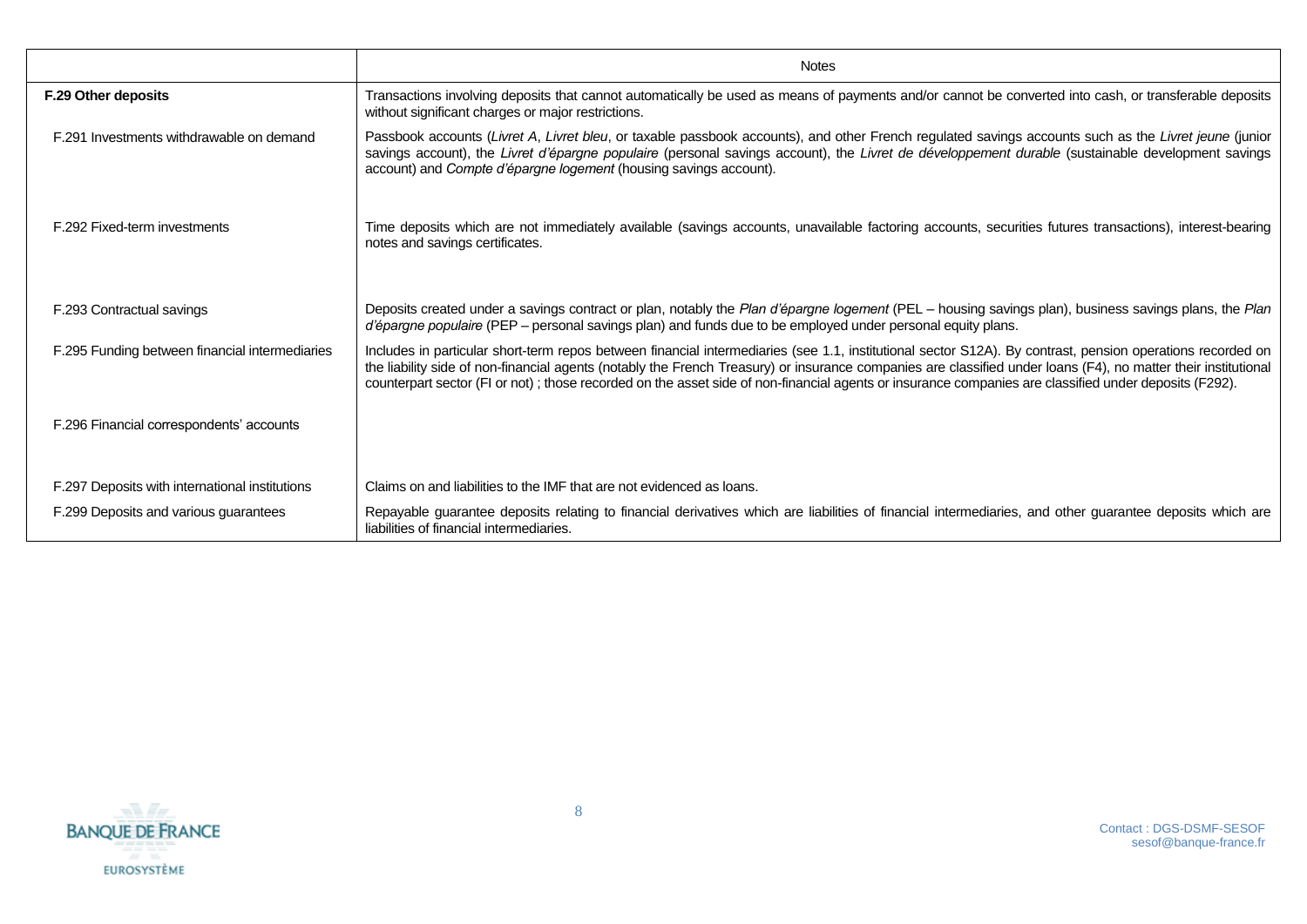|                                         | <b>Notes</b>                                                                                                                                                                                                                                                                                                                                                                                                                                                                                                                                                                                                                                                                                                                                                                                                                                                                      |
|-----------------------------------------|-----------------------------------------------------------------------------------------------------------------------------------------------------------------------------------------------------------------------------------------------------------------------------------------------------------------------------------------------------------------------------------------------------------------------------------------------------------------------------------------------------------------------------------------------------------------------------------------------------------------------------------------------------------------------------------------------------------------------------------------------------------------------------------------------------------------------------------------------------------------------------------|
| <b>F.3 DEBT SECURITIES</b>              | Bearer financial assets which are generally negotiable and are actually traded on secondary markets or which may be cleared but do not confer any right<br>of ownership over the issuing entity.                                                                                                                                                                                                                                                                                                                                                                                                                                                                                                                                                                                                                                                                                  |
|                                         | These securities give the owner an unconditional right to receive monetary income.                                                                                                                                                                                                                                                                                                                                                                                                                                                                                                                                                                                                                                                                                                                                                                                                |
| <b>F.3.S Short-term debt securities</b> | Debt securities with an initial maturity of up to one year.                                                                                                                                                                                                                                                                                                                                                                                                                                                                                                                                                                                                                                                                                                                                                                                                                       |
|                                         | Includes fixed-rate short-term discount Treasury bills (BTFs), certificates of deposit, commercial paper, euro medium term notes (EMTN) with a maturity of<br>less than one year and short-term interbank market securities. Interest accrued but not yet due is recorded with the instrument on which it accrues.                                                                                                                                                                                                                                                                                                                                                                                                                                                                                                                                                                |
| F.3.L Long-term debt securities         | Debt securities with a maturity of over one year.                                                                                                                                                                                                                                                                                                                                                                                                                                                                                                                                                                                                                                                                                                                                                                                                                                 |
|                                         | Includes annual interest-bearing Treasury bills (BTANs), medium-term negotiable notes (BMTN), EMTNs with a maturity of more than one year, long-term<br>Treasury bonds (OATs), bearer bonds, subordinated bonds, perpetual bonds, bonds issued at a premium, zero-coupon bonds, privately placed bonds,<br>convertible bonds not yet converted into shares, shares and other equity which produce a fixed income but do not entitle the holder to participate in the<br>distribution of the residual value of a company in the event of its liquidation, and securitisation fund units. Interest accrued but not yet due is recorded with<br>the instrument on which it accrues. This item does not include securities transactions which are the subject of repurchase agreements (repos),<br>transactions in non-negotiable securities or transactions in non-negotiable loans. |

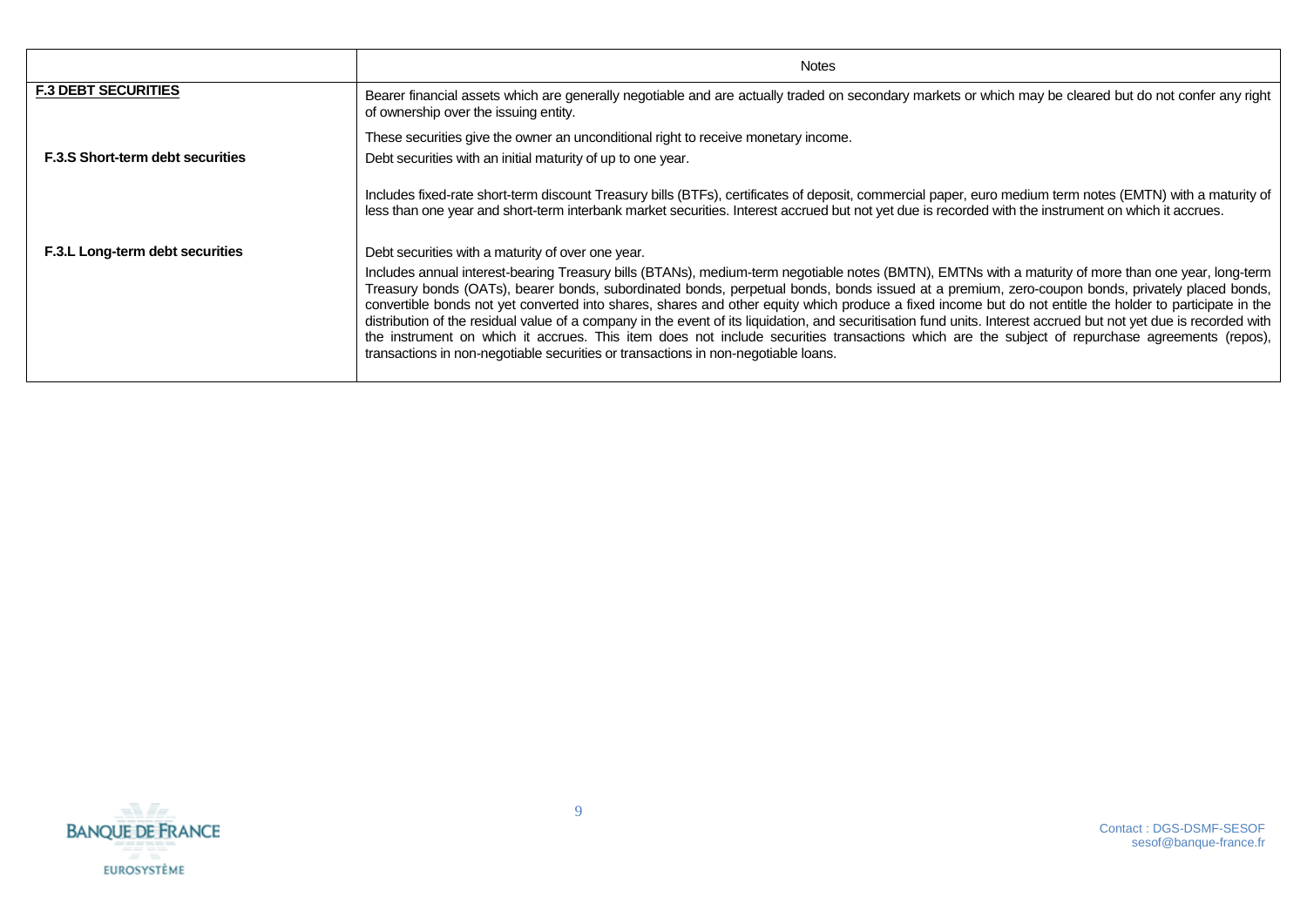|                                                | <b>Notes</b>                                                                                                                                                                                                                                                                                                                                                                                                                                                                                                                                                                                                                                                                                                                                                                                                                                                                                                                                                                                                                                                                                                                                                                                                                                                                                                                                                                                                                                                                                                                                                                                               |
|------------------------------------------------|------------------------------------------------------------------------------------------------------------------------------------------------------------------------------------------------------------------------------------------------------------------------------------------------------------------------------------------------------------------------------------------------------------------------------------------------------------------------------------------------------------------------------------------------------------------------------------------------------------------------------------------------------------------------------------------------------------------------------------------------------------------------------------------------------------------------------------------------------------------------------------------------------------------------------------------------------------------------------------------------------------------------------------------------------------------------------------------------------------------------------------------------------------------------------------------------------------------------------------------------------------------------------------------------------------------------------------------------------------------------------------------------------------------------------------------------------------------------------------------------------------------------------------------------------------------------------------------------------------|
| <b>F.4 LOANS</b>                               | Financial assets which are created when lenders advance funds to borrowers, directly or via a broker.<br>It is sometimes difficult to distinguish between a loan transaction and a deposit transaction. The distinguishing criteria, i.e. whether the transaction is<br>initiated by the borrower (loan), or by the lender (deposit), is not always clear. The convention is therefore essentially to classify the transaction as a<br>deposit if it is a liability of a Financial Intermediary (FI), as FI liabilities do not normally include loans from non-financial agents.<br>The following are also classified as loans:<br>- intercompany current account balances and balances in locked-in employee profit-sharing schemes (including those which are liabilities of FIs)<br>- repayable margins on derivative products (except those which are liabilities of FIs)<br>- short-term repurchase agreements (repos) recorded as non-financial agents' liabilities, or long-term repos<br>- loans arising from non-monetary swaps, loans that are the counterpart of bank acceptances<br>- leasing and hire-purchase transactions<br>- loans to finance commercial loans, mortgage loans, consumer credits, revolving credits, instalment loans<br>- claims and liabilities arising from the medium-term balance of payments assistance facility, which is managed by the ECB<br>- claims on or liabilities to the IMF evidenced by loans<br>Does not include commercial credits and advances, or assets and liabilities arising from the ownership of real-estate property by non-residents (Other |
| <b>F.4.S Short-term loans</b>                  | equity).<br>Loans with an initial maturity of up to one year and loans repayable on demand.<br>Includes short-term loans granted by financial intermediaries except insurance corporations (some cash loans and consumer loans), and repos concluded<br>by FIs with non-financial agents, including the State.<br>Includes short-term loans between non-financial agents, including repos. Short-term loans between FIs are allocated to financial correspondents'                                                                                                                                                                                                                                                                                                                                                                                                                                                                                                                                                                                                                                                                                                                                                                                                                                                                                                                                                                                                                                                                                                                                         |
| F.4.L Long-term loans                          | accounts (F296).<br>Loans with an initial maturity of more than one year.<br>Includes long-term loans granted by FIs except insurance corporations (housing, investment and other loans).<br>Participating loans between Fls, subordinated loans between Fls, buyer credits arranged by Fls.<br>Other long-term loans between non-financial agents, including employee profit sharing, partners' current accounts, intra-group loans linked to long-term<br>direct investments, subordinated loans except those between FIs. This item also includes State loans.<br>Includes loans which are liabilities of Fls, e.g. Fls' employee profit-sharing schemes. It also includes small-value transactions representing lending to Fls<br>by companies.                                                                                                                                                                                                                                                                                                                                                                                                                                                                                                                                                                                                                                                                                                                                                                                                                                                        |
| F.48 Interest accrued but not yet due on loans |                                                                                                                                                                                                                                                                                                                                                                                                                                                                                                                                                                                                                                                                                                                                                                                                                                                                                                                                                                                                                                                                                                                                                                                                                                                                                                                                                                                                                                                                                                                                                                                                            |
| -3 <i>E-</i>                                   | 1 <sub>0</sub>                                                                                                                                                                                                                                                                                                                                                                                                                                                                                                                                                                                                                                                                                                                                                                                                                                                                                                                                                                                                                                                                                                                                                                                                                                                                                                                                                                                                                                                                                                                                                                                             |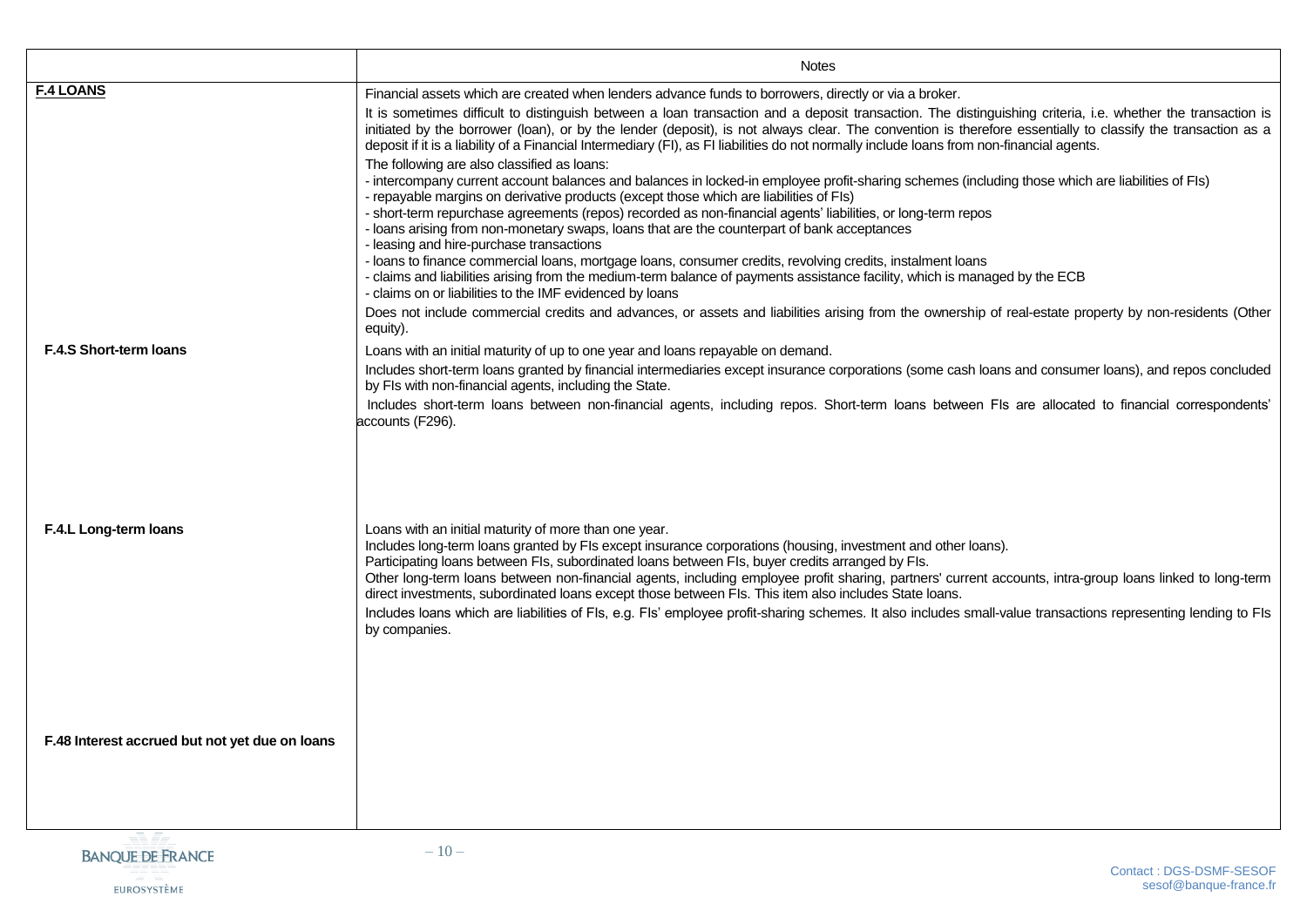|                                                                                                                         | <b>Notes</b>                                                                                                                                                                                                                                                                                                                                                                                                                                                                                                                                                                                                                                                                                                                                                                                                           |
|-------------------------------------------------------------------------------------------------------------------------|------------------------------------------------------------------------------------------------------------------------------------------------------------------------------------------------------------------------------------------------------------------------------------------------------------------------------------------------------------------------------------------------------------------------------------------------------------------------------------------------------------------------------------------------------------------------------------------------------------------------------------------------------------------------------------------------------------------------------------------------------------------------------------------------------------------------|
| <b>F.5 EQUITY AND INVESTMENT FUND SHARES</b><br><b>OR UNITS</b>                                                         | Transactions in financial assets that represent rights of ownership in corporations or quasi-corporations and normally entitle the holders to a share in the<br>distribution not only of profits, but also of the net assets in the event of the liquidation of the corporation or quasi-corporation.<br>Does not include shares offered for sale but not taken up on issue.<br>Shares and other equity are deemed to have been redeemed when they are repurchased by the issuing company or exchanged for net assets in the<br>event of liquidation.                                                                                                                                                                                                                                                                  |
| F.51 Shares                                                                                                             | Shares refers to capital, redeemed or dividend shares issued by public limited companies, and participating preference shares or stock entitling holders to<br>a share in the residual value of a company in the event of liquidation, which are listed or unlisted on an official exchange.<br>According to ESA 2010, this category should only include the equity of partners with limited liability in incorporated partnerships; the equity of partners with<br>unlimited liability is classified as other equity. Where it is not possible in practice to distinguish between the two, the equity should be recorded entirely<br>under shares (F.51).<br>Bonds and loan stocks that are convertible into shares are not recorded under this item. They are classified as debt securities up to the time when they |
|                                                                                                                         | are converted.<br>Non-voting loan stock is no longer recorded under shares. Issues of bonus shares, which change neither the liability of the corporation vis-à-vis the<br>shareholders nor the proportion of the assets that each shareholder holds in the corporation, are not recorded.                                                                                                                                                                                                                                                                                                                                                                                                                                                                                                                             |
| F.511 Listed shares                                                                                                     | Includes shares that are listed on an official exchange or other secondary market.                                                                                                                                                                                                                                                                                                                                                                                                                                                                                                                                                                                                                                                                                                                                     |
| F.512 Unlisted shares                                                                                                   | Equity securities that are not listed on a stock market.                                                                                                                                                                                                                                                                                                                                                                                                                                                                                                                                                                                                                                                                                                                                                               |
| F.519 Other equity                                                                                                      |                                                                                                                                                                                                                                                                                                                                                                                                                                                                                                                                                                                                                                                                                                                                                                                                                        |
| F.52 Investment fund shares or units<br>F.521 Money market fund shares<br>F.522 Non-MMF investment fund shares or units | Money market funds are those defined as such for the purposes of monetary statistics.<br>General-purpose open-ended investment trusts (SICAV) and mutual funds (equity funds, bond funds, diversified funds, formula funds, etc.), workplace<br>mutual funds, futures funds and real estate investment vehicles (SCPIs and OCPIs).                                                                                                                                                                                                                                                                                                                                                                                                                                                                                     |

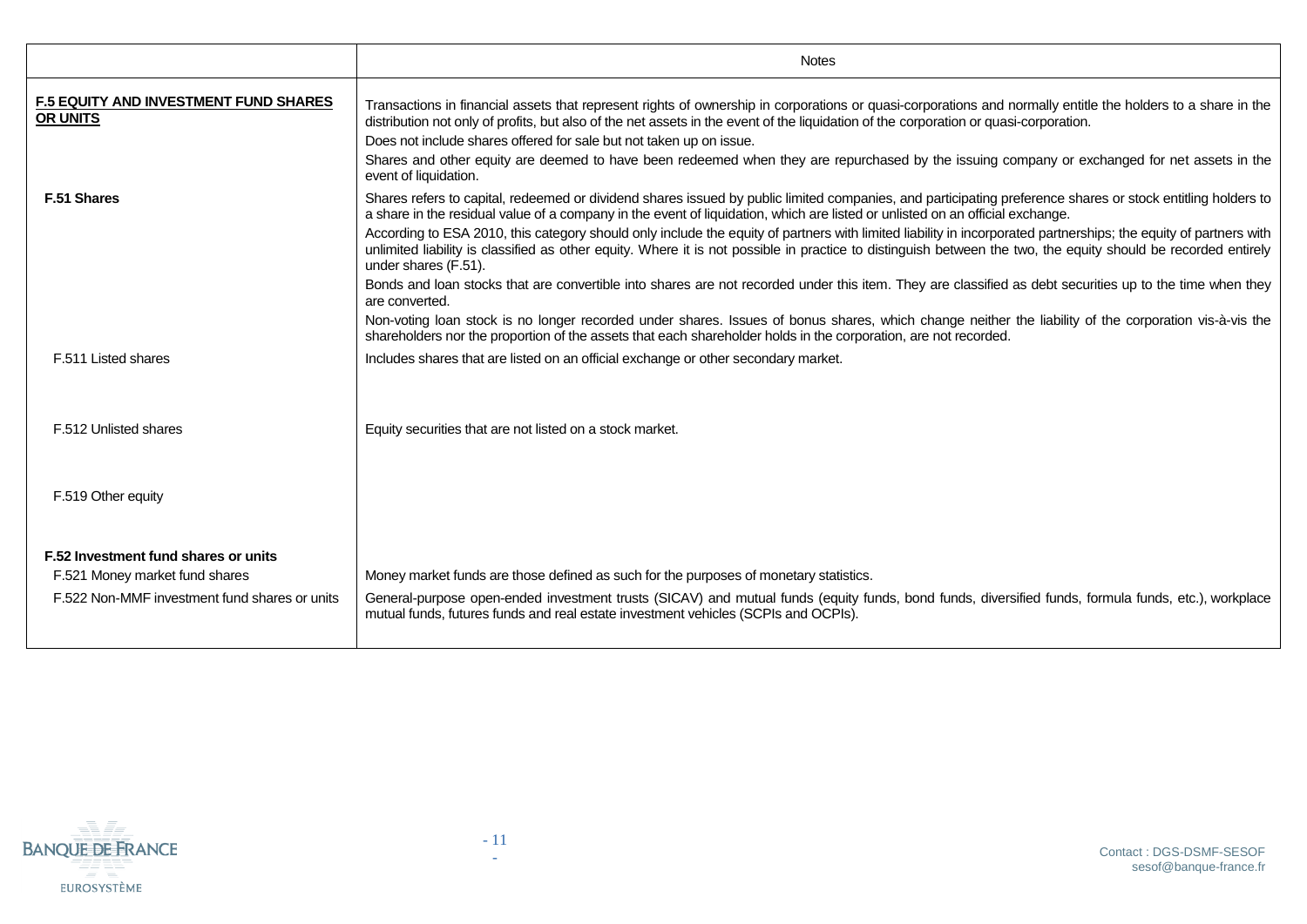|                                                                                                                         | <b>Notes</b>                                                                                                                                                                                                                                                                                                                                                                                                                                                                                                                                                              |
|-------------------------------------------------------------------------------------------------------------------------|---------------------------------------------------------------------------------------------------------------------------------------------------------------------------------------------------------------------------------------------------------------------------------------------------------------------------------------------------------------------------------------------------------------------------------------------------------------------------------------------------------------------------------------------------------------------------|
| <b>F.6 INSURANCE, PENSION AND</b><br><b>STANDARDISED GUARANTEE SCHEMES</b> <sup>12</sup>                                | In the case of collective contracts taken out by a corporation on behalf of its employees, the employees are considered to be the beneficiaries.                                                                                                                                                                                                                                                                                                                                                                                                                          |
| F.61 Non-life insurance technical reserves                                                                              | Provisions set aside by insurance corporations to cover unearned premiums and claims incurred.                                                                                                                                                                                                                                                                                                                                                                                                                                                                            |
| F.62 Life insurance and annuity entitlements                                                                            | Nominal holding gains and losses on entitlements are not recorded as flows but in the revaluation account.                                                                                                                                                                                                                                                                                                                                                                                                                                                                |
| F.621 Households' net entitlements to life<br>insurance technical reserves                                              | Covers all types of life insurance policy (including PERP and PERCO pension savings plans). Reserves for ongoing risks and for policyholders'<br>share in profits.                                                                                                                                                                                                                                                                                                                                                                                                        |
|                                                                                                                         | Additions consist of actual premiums earned during the current accounting period and premium supplements corresponding to the income from<br>the investment of the entitlements attributed to the policyholders after deduction of service charges. Reductions consist of amounts due to<br>policyholders.                                                                                                                                                                                                                                                                |
| F.622 Households' net entitlements to life<br>insurance technical reserves that are<br>equivalent to retirement savings | Reserves set aside by autonomous and non-autonomous pension funds. Includes personal pension plans such as the Madelin and Préfon<br>plans, and pension enhancement schemes (contracts under Articles 39, 82 and 83 of the French Insurance Code, PERE company pension<br>plans). The PERP and PERCO pension savings plans are not included as they are personal savings accounts which are not topped up by<br>employers.<br>Additions consist of actual contributions to the schemes and contribution supplements corresponding to income earned from the investment of |
|                                                                                                                         | the pension entitlements attributed to participating households, after deduction of service charges for the management of the scheme.<br>Reductions consist of the social benefits to be paid out.                                                                                                                                                                                                                                                                                                                                                                        |
| F.66 Provisions for calls under standardized<br>guarantees                                                              | Provisions for calls under standardised guarantees are financial claims that holders of standardised guarantees have against institutional units<br>providing them.                                                                                                                                                                                                                                                                                                                                                                                                       |
|                                                                                                                         |                                                                                                                                                                                                                                                                                                                                                                                                                                                                                                                                                                           |
|                                                                                                                         |                                                                                                                                                                                                                                                                                                                                                                                                                                                                                                                                                                           |
|                                                                                                                         |                                                                                                                                                                                                                                                                                                                                                                                                                                                                                                                                                                           |

l <sup>12</sup> Pension entitlements (F.63), claims of pension funds on pension managers (F.64), entitlements to non-pension benefits (F.65) and provisions for calls under standardised guarantees do not apply to France.

<sup>&</sup>lt;sup>13</sup> In France, this form of retirement savings is recorded as a life insurance entitlement, even though it is equivalent to a pension entitlement.